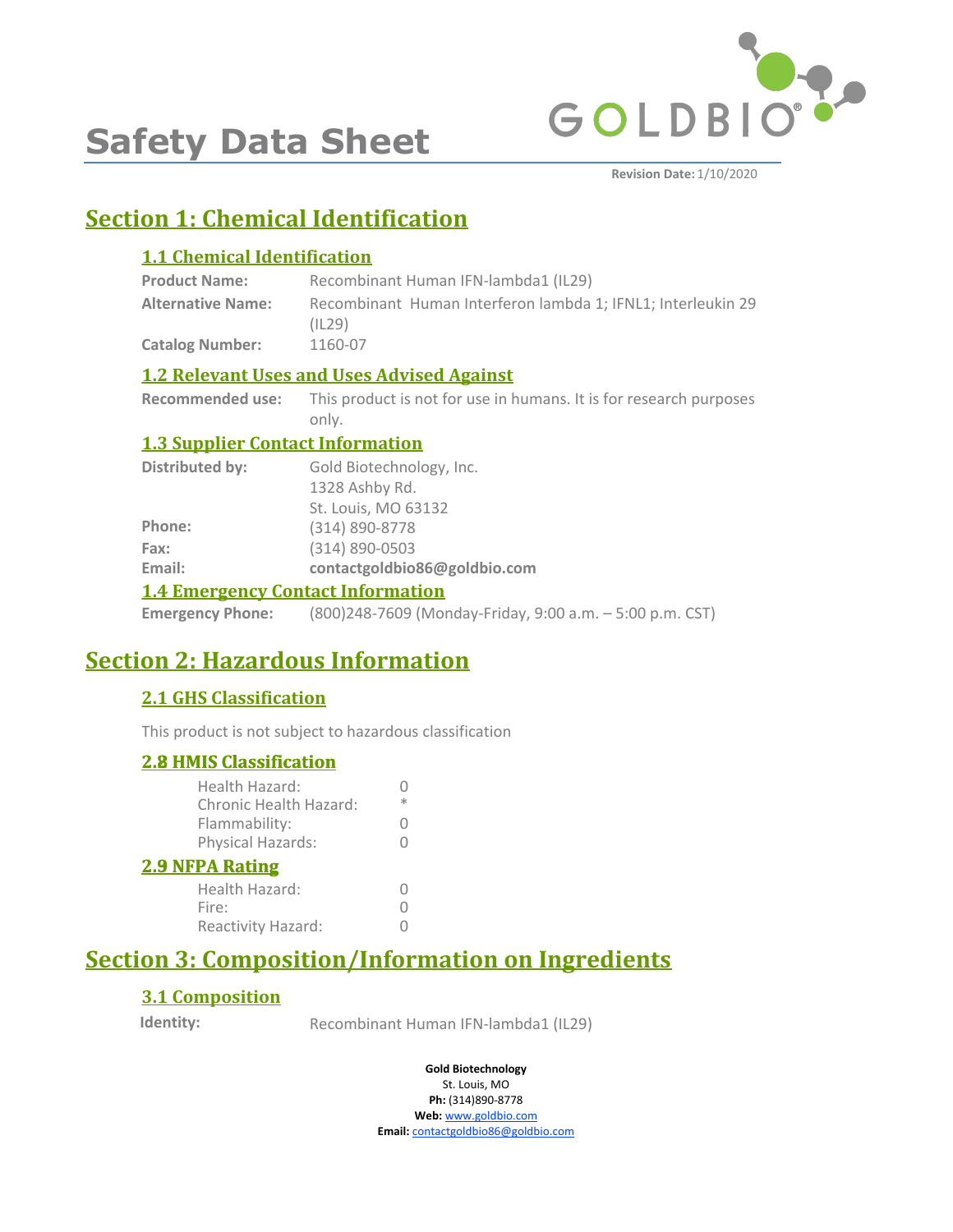| <b>IUPAC:</b><br>Synonyms:<br><b>CAS Number:</b><br><b>Molecular Formula:</b> | Recombinant Human Interferon lambda 1; IFNL1; Interleukin 29 (IL29) |
|-------------------------------------------------------------------------------|---------------------------------------------------------------------|
| <b>Molecular Weight:</b>                                                      | MW: ~19.8 kDa                                                       |
| Identity:                                                                     | <b>NaCl</b>                                                         |
| <b>IUPAC:</b>                                                                 |                                                                     |
| Synonyms:                                                                     | Sodium Chloride                                                     |
| <b>CAS Number:</b>                                                            | 7647-14-5                                                           |
| <b>Molecular Formula:</b>                                                     | <b>NaCl</b>                                                         |
| <b>Molecular Weight:</b>                                                      | 58.44 g/mol                                                         |
| Identity:                                                                     | Sodium Phospate dibasic dodecahydrate                               |
| <b>IUPAC:</b>                                                                 |                                                                     |
| Synonyms:                                                                     |                                                                     |
| <b>CAS Number:</b>                                                            | 10039-32-4                                                          |
| <b>Molecular Formula:</b>                                                     | $Na, HPO4 \cdot 12H, O$                                             |
| <b>Molecular Weight:</b>                                                      | 358.14 g/mol                                                        |
| Identity:                                                                     | Sodium dihydrogen phosphate dihydrate                               |
| <b>IUPAC:</b>                                                                 |                                                                     |
| Synonyms:                                                                     |                                                                     |
| <b>CAS Number:</b>                                                            | 7558-80-7                                                           |
| <b>Molecular Formula:</b>                                                     | $N$ aH <sub>2</sub> PO <sub>4</sub> · 2H <sub>2</sub> O             |
| <b>Molecular Weight:</b>                                                      | 156.01 g/mol                                                        |

### **Section 4: First Aid Measures**

#### **4.1 Detailed First Aid Measures**

| Inhalation:                | If breathed in, move person into fresh air. If not breathing, give<br>artificial respiration. Consult a physician.                                    |
|----------------------------|-------------------------------------------------------------------------------------------------------------------------------------------------------|
| Skin:                      | Immediately wash skin copiously with soap and water. Take victim<br>immediately to hospital. Consult a physician.                                     |
| Eye:                       | Immediately rinse out with water for at least 15 minutes. Assure<br>adequate flushing by separating the eyelids with fingers. Consult a<br>physician. |
| Ingestion:                 | Wash out mouth with water. Drink plenty of water. Consult a<br>physician. Never give anything by mouth to an unconscious person.                      |
| <b>Notes to Physician:</b> | Treat symptomatically and supportively.                                                                                                               |

#### **4.2 Most Important Symptoms And Effects, Either Acute Or Delayed**

**Gold Biotechnology** St. Louis, MO **Ph:** (314)890-8778 **Web:** www.goldbio.com **Email:** contactgoldbio86@goldbio.com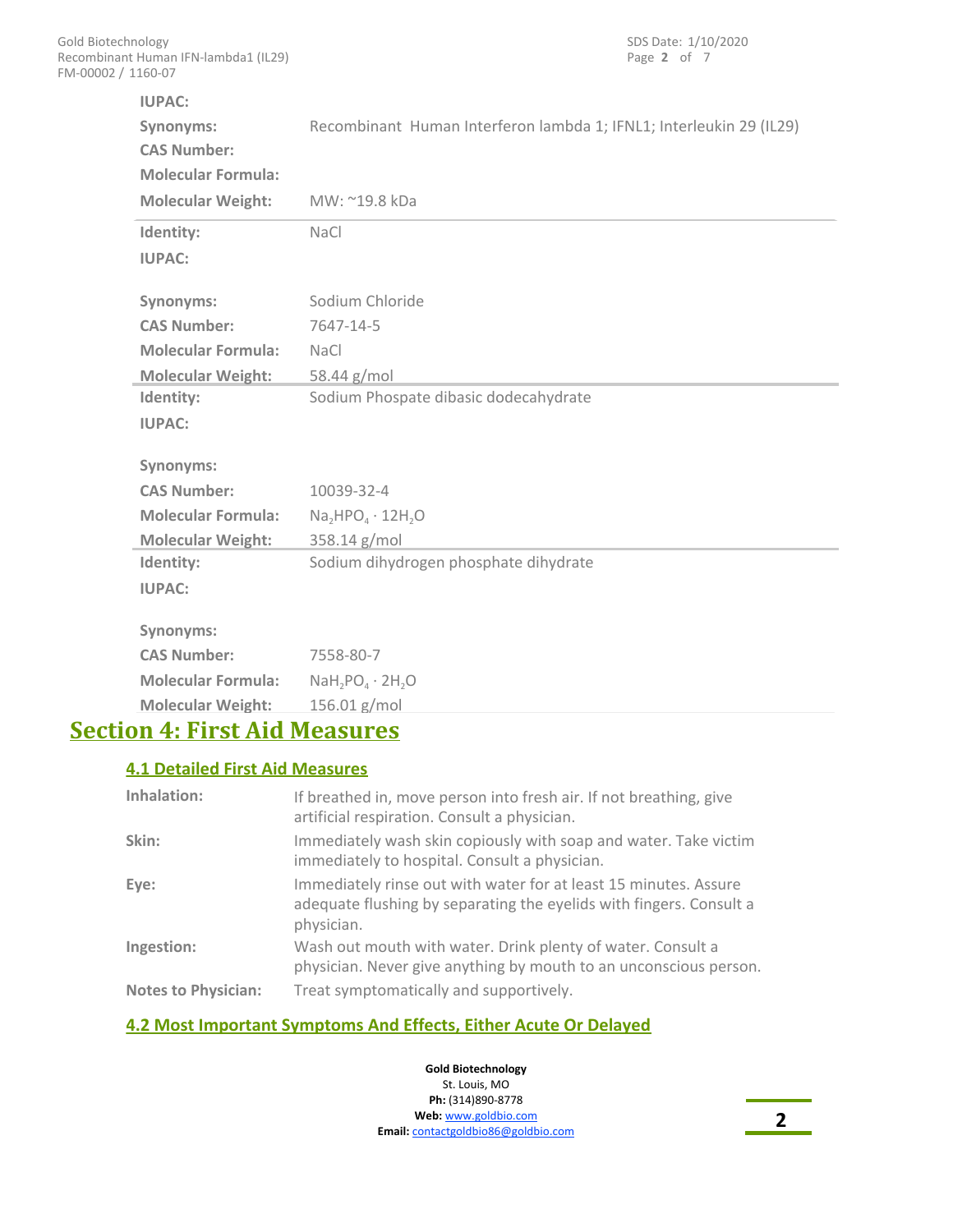The most important known symptoms and effects are described in the labeling (see section2). And /or in section 11.

#### **4.3 Indication of immediate medical attention and special treatment needed**

Not available

### **Section 5: Fire Fighting Measures**

#### **5.1 Conditions of flammability:**

Not flammable or combustible.

#### **5.2 Suitable extinguishing media:**

Use water spray, alcohol-resistant foam, dry chemical or carbon dioxide.

#### **5.3 Specific hazards arising from the chemical**

During a fire, highly toxic gases may be generated by thermal decomposition or combustion – Unknown.

#### **5.4 Specific protective actions for fire-fighters:**

Wear self-contained breathing apparatus and protective clothing to prevent contact with skin and eyes.

### **Section 6: Accidental Release Measures**

#### **6.1 Personal precautions, protective equipment and emergency procedures:**

Use personal protective equipment. Avoid breathing vapors, mist or gas. Ensure adequate ventilation.

#### **6.2 Environmental precautions:**

Do not let product enter drains.

#### **6.3 Methods and materials for containment and cleaning up:**

Soak up with absorbent material, discard.

### **Section 7: Handling and Storage**

#### **7.1 Precautions for safe handling:**

Always wear personal protective equipment (PPE, see section 8).

#### **7.2 Conditions for safe storage, including and incompatibilities:** Keep container tightly closed.

Store desiccated at -20°C.

### **Section 8: Exposure Controls / Personal Protection**

#### **8.1 Control Parameters:**

Contains no substances with occupational exposure limit values.

#### **8.2: Appropriate engineering controls:**

Contains no substances with occupational exposure limit values.

**Gold Biotechnology** St. Louis, MO

**Ph:** (314)890-8778 **Web:** www.goldbio.com **Email:** contactgoldbio86@goldbio.com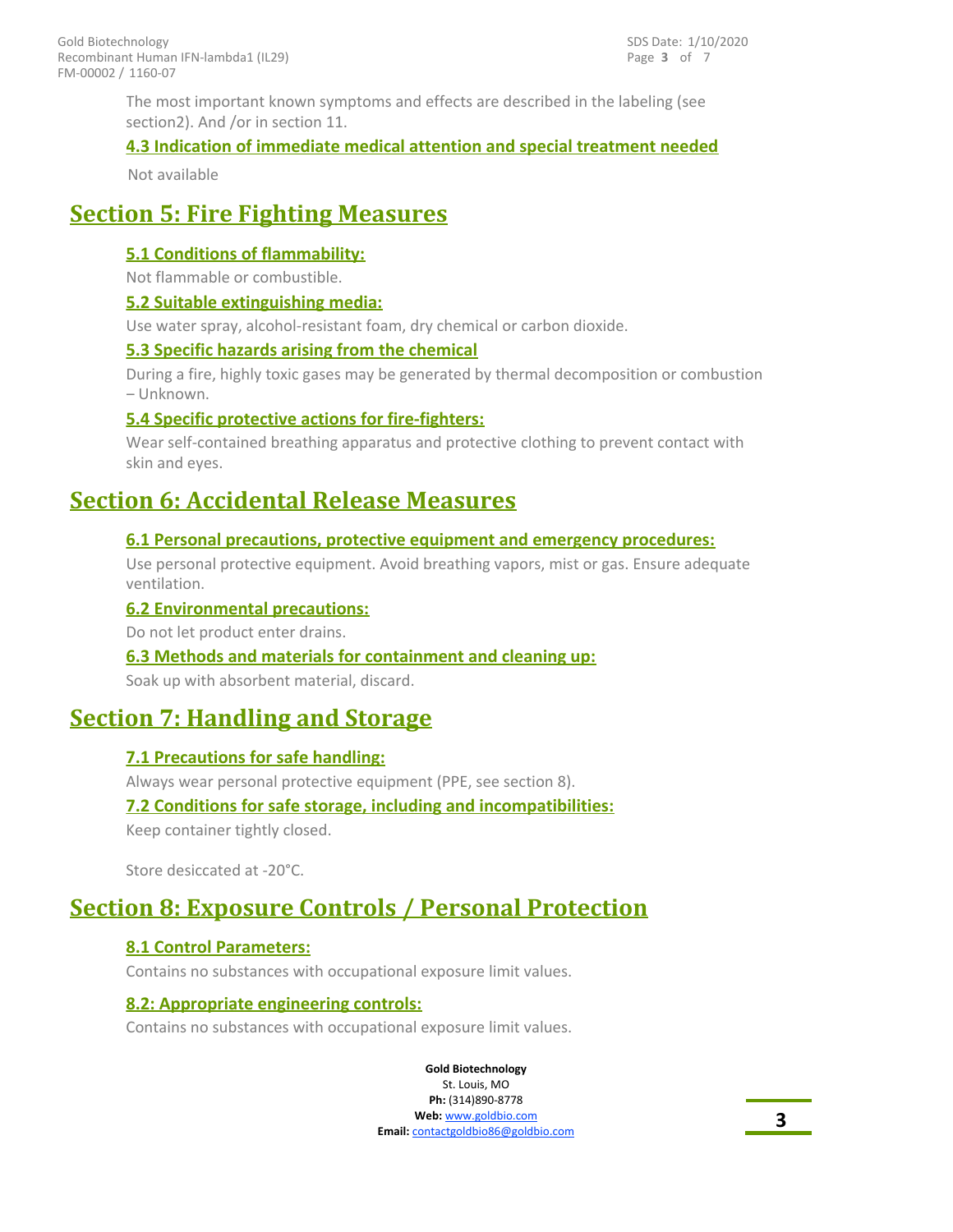#### **8.3 Personal Protective Equipment (PPE):**

**Eye/Face Protection:** Safety glasses with side-shields conforming to EN166. Use equipment for eye protection tested and approved under appropriate government standards such as NIOSH (US) or EN 166(EU).

**Skin Protection:** Handle with gloves. Gloves must be inspected prior to use. Use proper glove removal technique - without touching outer surface of glove - to avoid skin contact with this product. Dispose of contaminated gloves after use in accordance with applicable laws and good laboratory practices. Wash and dry hands. The type of protective equipment must be selected according to the concentration and amount of the dangerous substance at the specific workplace.

**Respiratory Protection:** Where risk assessment shows air-purifying respirators are appropriate use a full-face particle respirator type N100 (US) or type P3 (EN 143) respirator cartridges as a backup to engineering controls. If the respirator is the sole means of protection, use a full-face supplied air respirator. Use respirators and components tested and approved under appropriate government standards such as NIOSH (US) or CEN (EU).

**Other Protective Clothing or Equipment:** Wear appropriate protective clothing to prevent exposure.

### **Section 9: Physical and Chemical Properties**

#### **9.1 General chemical and physical properties**

| Appearance:                   | Not Available |
|-------------------------------|---------------|
| Odor:                         | Not Available |
| <b>Odor Threshold:</b>        | Not Available |
| pH:                           | Not Available |
| <b>Melting Point:</b>         | Not Available |
| <b>Freezing Point:</b>        | Not Available |
| <b>Boiling Point/Range:</b>   | Not Available |
| <b>Flash Point:</b>           | Not Available |
| <b>Evaporation Rate:</b>      | Not Available |
| <b>Lower Explosion Limit:</b> | Not Available |
| <b>Upper Explosion Limit:</b> | Not Available |
| <b>Vapor Pressure:</b>        | Not Available |
| <b>Vapor Density:</b>         | Not Available |
| <b>Relative Density:</b>      | Not Available |
| Solubility:                   | Not Available |
| <b>Partition Coefficient</b>  |               |

**Gold Biotechnology** St. Louis, MO **Ph:** (314)890-8778 **Web:** www.goldbio.com **Email:** contactgoldbio86@goldbio.com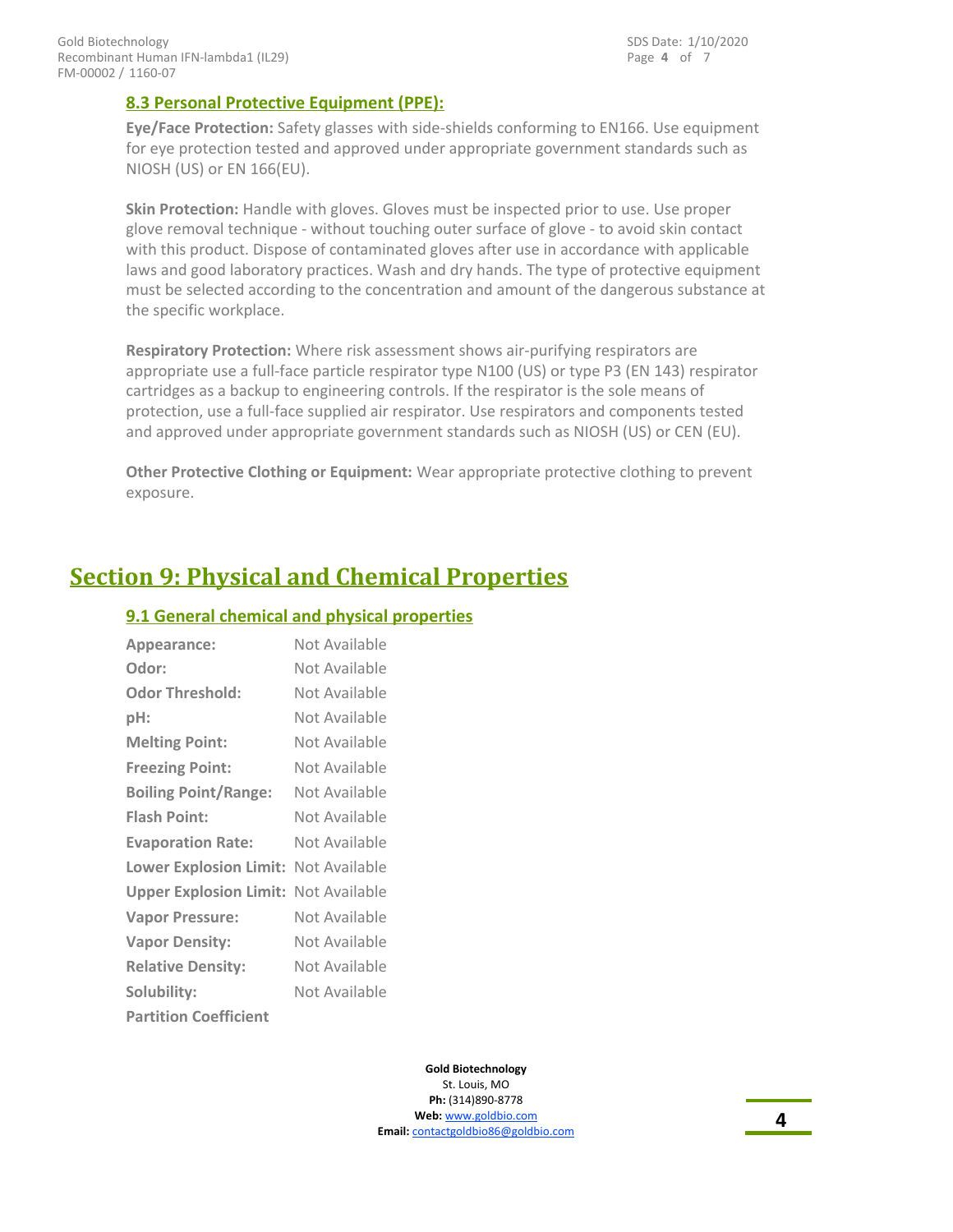Page **5** of 7 SDS Date: 1/10/2020

| n-octanol/water:                     | Not Available |
|--------------------------------------|---------------|
| <b>Auto-Ignition</b><br>Temperature: | Not Available |
| <b>Decomposition</b><br>Temperature: | Not Available |
| Viscosity:                           | Not Available |

### **Section 10: Stability and Reactivity Data**

#### **10.1 Reactivity:**

Not available

#### **10.2 Chemical Stability:**

Stable under recommended storage conditions.

#### **10.3 Possibility of hazardous reactions:**

Not available.

**10.4 Conditions to avoid:** Incompatible materials.

#### **10.5 Incompatible materials:**

Strong oxidizing agents.

#### **10.6 Hazardous decomposition products:**

Hazardous decomposition products formed under fire conditions. - Unknown.

### **Section 11: Toxicological Information**

#### **11.1 Toxicological effects**

**Acute toxicity:**

**Skin corrosion/irritation:** Not available.

**Respitory or skin sensitization:**

Not available.

#### **Germ cell mutagenicity:**

Not available.

#### **Carcinogenicity:**

| IARC:  | No component of this product present at levels greater than or equal<br>to 0.1% is identified as probable, possible or confirmed human<br>carcinogen by IARC.  |
|--------|----------------------------------------------------------------------------------------------------------------------------------------------------------------|
| ACGIH: | No component of this product present at levels greater than or equal<br>to 0.1% is identified as probable, possible or confirmed human<br>carcinogen by ACGIH. |

**NTP:** No component of this product present at levels greater than or equal

**Gold Biotechnology** St. Louis, MO **Ph:** (314)890-8778 **Web:** www.goldbio.com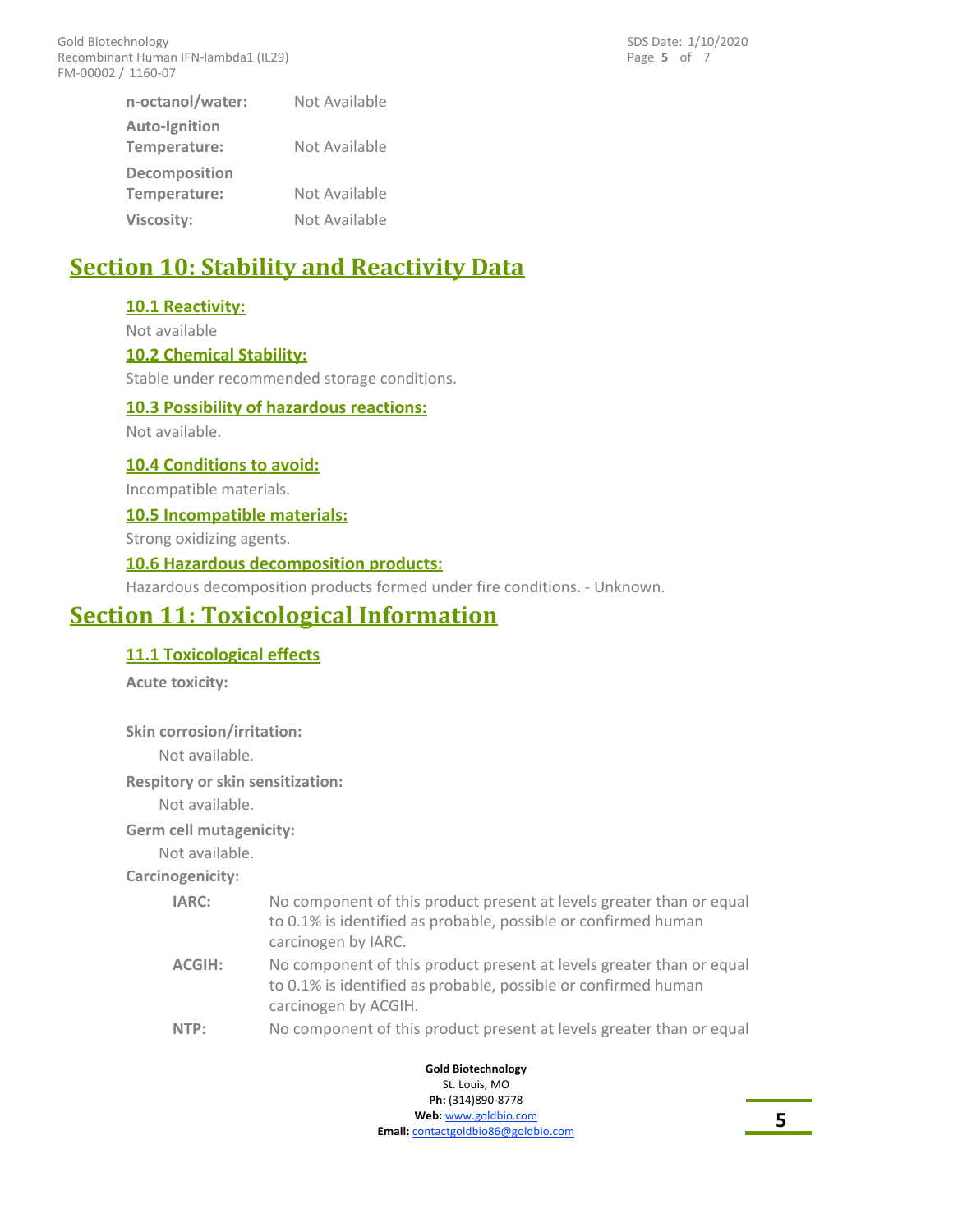to 0.1% is identified as probable, possible or confirmed human carcinogen by NTP.

No component of this product present at levels greater than or equal to 0.1% is identified as a carcinogen or potential carcinogen by OSHA. **OSHA:**

**Reproductive toxicity:**

Not available.

**STOT-single exposure:**

Not available.

**STOT-repeated exposure:**

Not available.

**Aspiration hazard:**

Not available.

**Likely routes of exposure:**

Respiratory organs, mouth, skin, and eyes.

#### **Symptoms of exposure:**

To the best of our knowledge, the chemical, physical, and toxicological properties have not been thoroughly investigated.

### **Section 12: Ecological Information**

**12.1 Toxicity:** Not available.

**12.2 Persistence and degradability:** Inherent biodegradability. **12.3 Bioacumulative potential:** Does not bioaccumulate. **12.4 Mobility in soil:** Not available.

**12.5 Other adverse effects:**

None.

### **Section 13 Disposal Considerations**

Dispose of product in accordance with local rules and regulations.

### **Section 14: Transport Information**

#### **14.1 US Department of Transportation (DOT)**

This material is considered to be non-hazardous for transport.

#### **14.2 International Maritime Dangerous Goods (IMDG):**

**Gold Biotechnology** St. Louis, MO

**Ph:** (314)890-8778 **Web:** www.goldbio.com **Email:** contactgoldbio86@goldbio.com